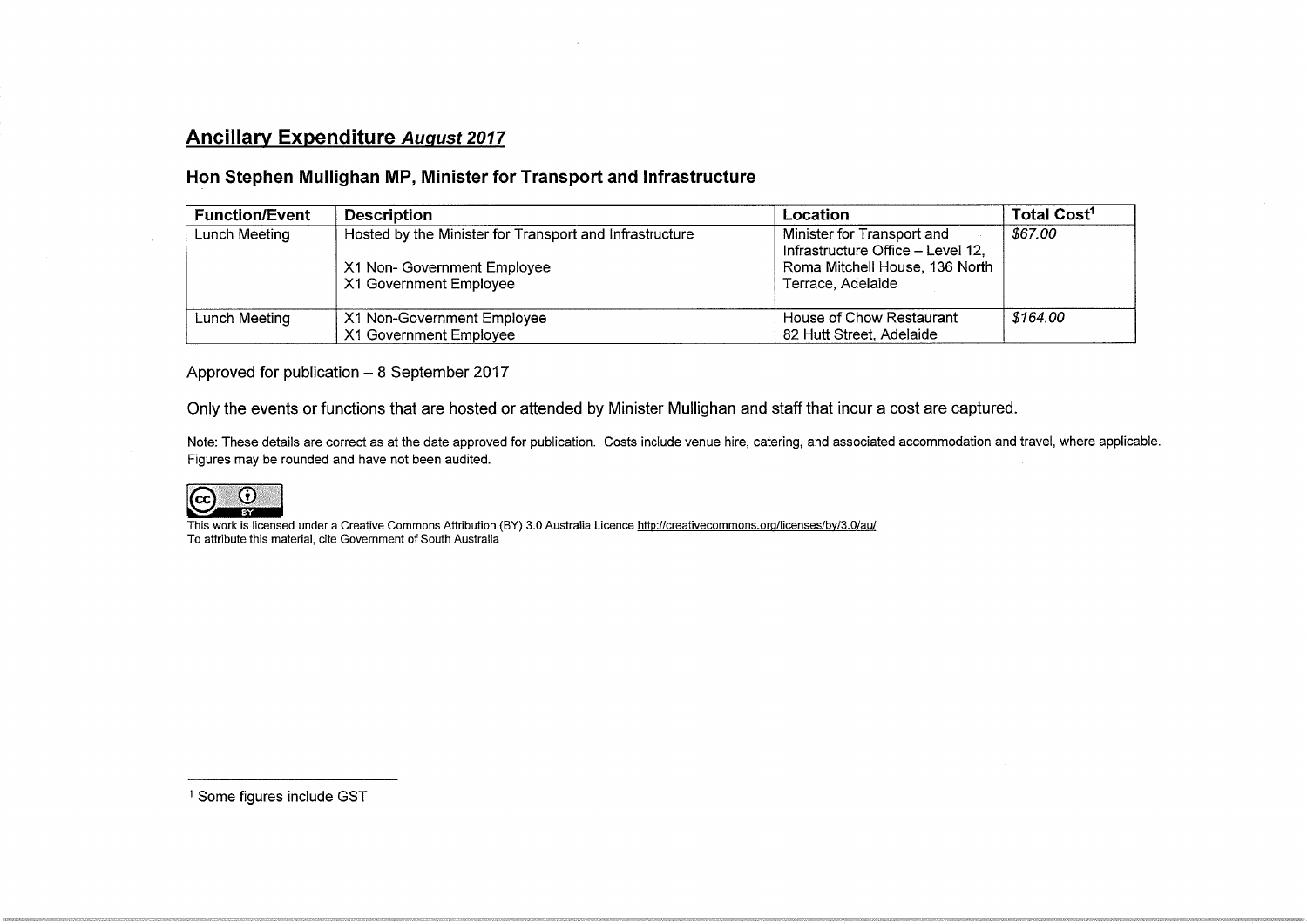VT® TAXINVÖICE\*/STATEME! 81 (\* DELETE AS APPROPRIATE) DATE 15 August 17 TO c/Sandra ABN (of Recipient) ORDER NO. EROM MOOKO 1 tation Arrade  $Sho$ 2335 724 1669 ABN (of Supplier) DESCRIPTION PRICE G.S.T. **TOTAL** QTY Issortment Guidwicher  $46$  $47.$ Fesortment Cakes GC  $19-$ TOTAL INCLUSIVE OF G.S.T. 67 00 Total Indudes C.S.T. of  $\frac{1}{2}$ 

. **. . چ**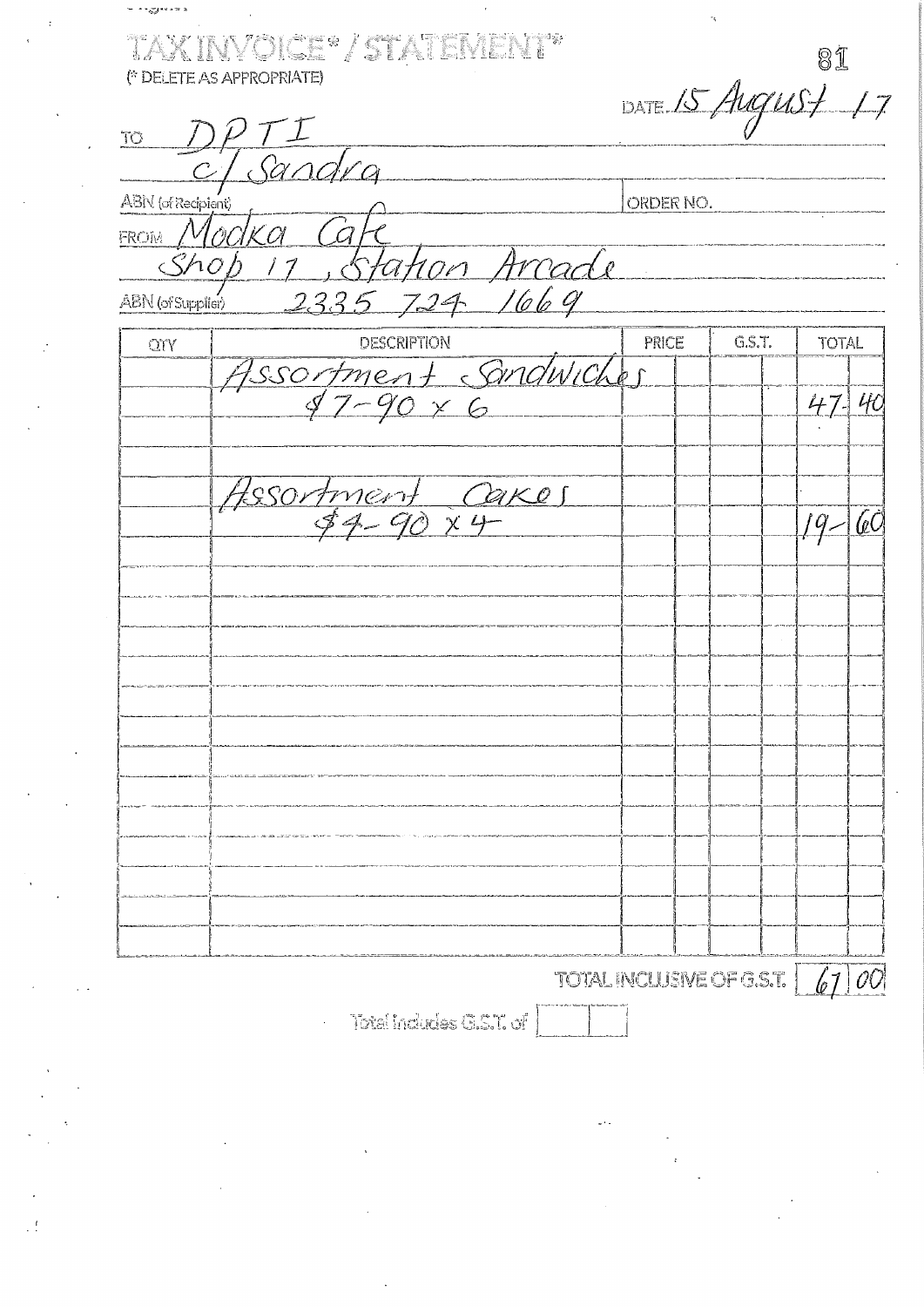#### ANZ CUSTOMER COPY JARMEK PTY LTD S17 STATIONARCADE<br>ADELAIDE SA 5000 TERMINAL ID 08185158101 **UISA**  $\langle C \rangle$   $CR$ 2625 \$67.00 **PUR**  $AUD.$

 $\mathcal{L}_{\mathbf{r}}$  . Visa Credit A0000000031010 AID 0000000000 **TVR** APSN 00 P0000B ATC 0061 AUTH: 424433 **APPROVED** STAN: 048807

15/08/17 12:33 EFTPOS FRUI ANZ

> FOR TUBLE YOU FOR PLEASE RETAIN FOR YOUR RECORD

## MODKA CAFE FINE FOOD & COFFEE 17 STATION ARCADE ADEL.

PH: 8231 9299 ABN:61867445035 TAX INV. THANK YOU :)

 $\pm$  #047884 15/08/2017  $12:38$ 000000 01 CLERK01

### \*BILL\*

| <b>CASH</b>                | \$67.00           |
|----------------------------|-------------------|
| GST ITEM TL<br>TL GST PAID | \$67.00<br>\$6.09 |
| <b>SALES</b><br>SUBTOTAL   | \$67.00           |
| 1x 61.00                   | \$67.00 A         |

 $\cdot$ ,  $\cdot$